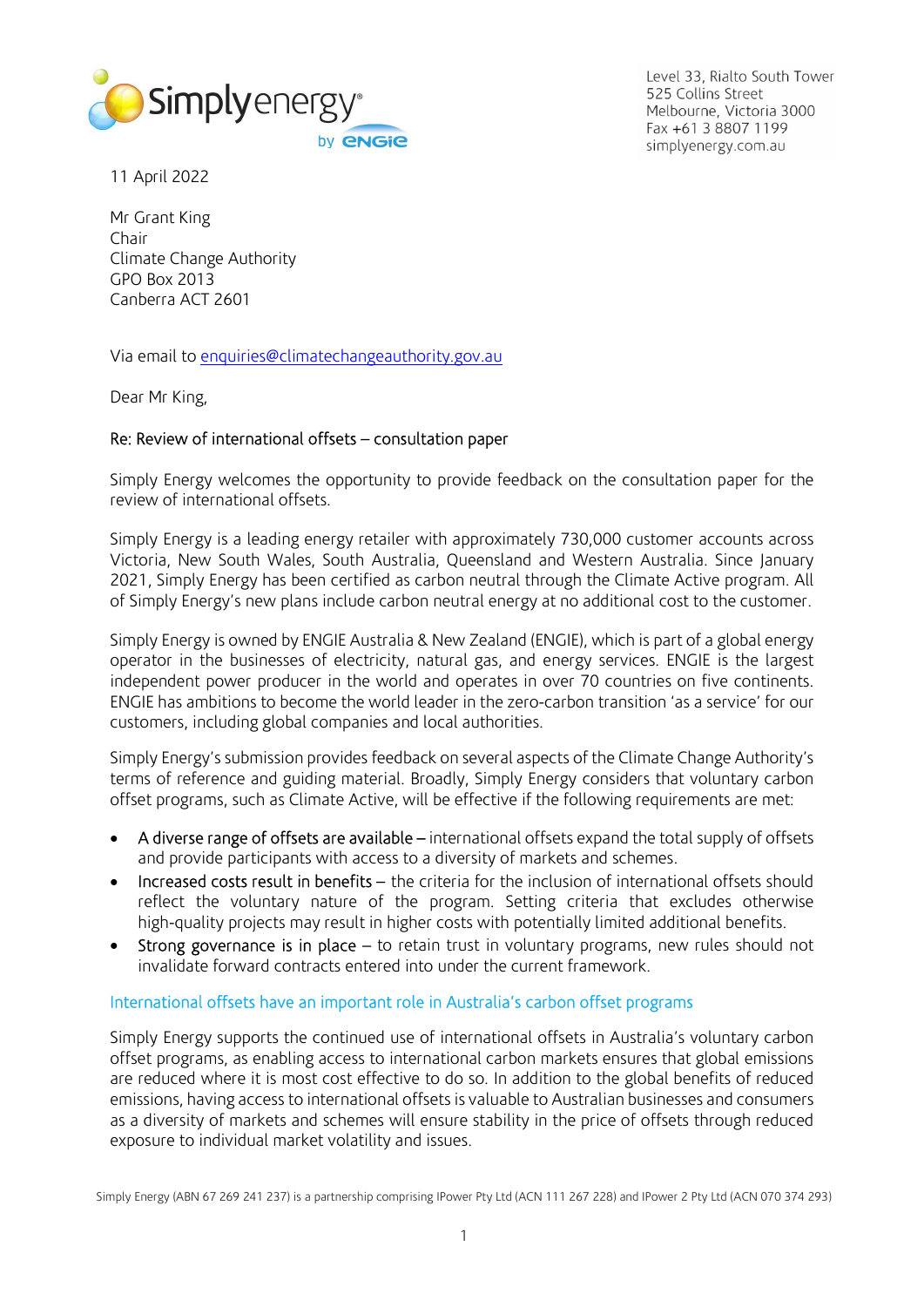As a global company, Simply Energy and ENGIE currently source internationally-traded carbon offsets and have access to a broad range of projects. ENGIE applies internal guidelines relating to its use of offsets around the world to ensure that we select only high-quality offsets.

In that context, we support the Climate Change Authority reviewing the criteria for international offsets to ensure they are of high quality and integrity. All participants in Australia's carbon offset programs should be required to use high quality and integrity international offsets.

# Considerations and criteria for international offsets

When considering the criteria for international offsets, Simply Energy suggests that there be a clear focus on additionality, permanence, environmental management, and human rights. Offsets should also not be used to compensate for overarching government (or companies) policies that fail to transition from fossil fuel energy sources to renewable energy sources.

It is also important that offsets produce co-benefits, as this would result in better acceptance of project legitimacy and quality of products. Simply Energy considers that co-benefits related to biodiversity will be key to improving climate change resilience and adaptation. Co-benefits can also result in improved local community outcomes (including revenue, gender balance, and education), water supply quality, and health services.

In terms of whether different criteria should apply at different scales (for example, at the method, project, scheme, or trading platform levels), we consider that standards need to be maintained at all scales to maintain integrity of the scheme as a whole.

Simply Energy suggests that the Climate Change Authority consider producing public guidance on the demand-side use of offsets within Australia's voluntary carbon offset programs, to aid participants in ensuring that the offsets they purchase are derived from projects that have high environmental and social integrity and produce co-benefits.

### Experiences from international carbon markets can provide valuable insights

Some of the lessons we have observed from international carbon markets include:

- The quality of carbon offset projects can be very variable, even under a given certification
- Carbon programs will be better accepted if there is regular stakeholder engagement and reviews of the methodology. This also ensures a higher level of quality.
- Certification processes can be lengthy and costly.
- Evaluation can be difficult after-the-fact, especially in relation to projects located overseas.

The Climate Change Authority could also consider engaging with the Integrity Council for the Voluntary Carbon Market and the Voluntary Carbon Markets Integrity Initiative. The overarching aim of this engagement would be to align Australia's criteria on quality and integrity of offsets with other global carbon offset programs.

# Corresponding adjustments are not necessary for voluntary programs

For the purpose of voluntary carbon neutral certification, it is appropriate to allow the trade of non-authorised units (where corresponding adjustments are not made). In our experience, the corresponding adjustments are complex and many countries and/or projects may not be able to make corresponding adjustments at this stage.